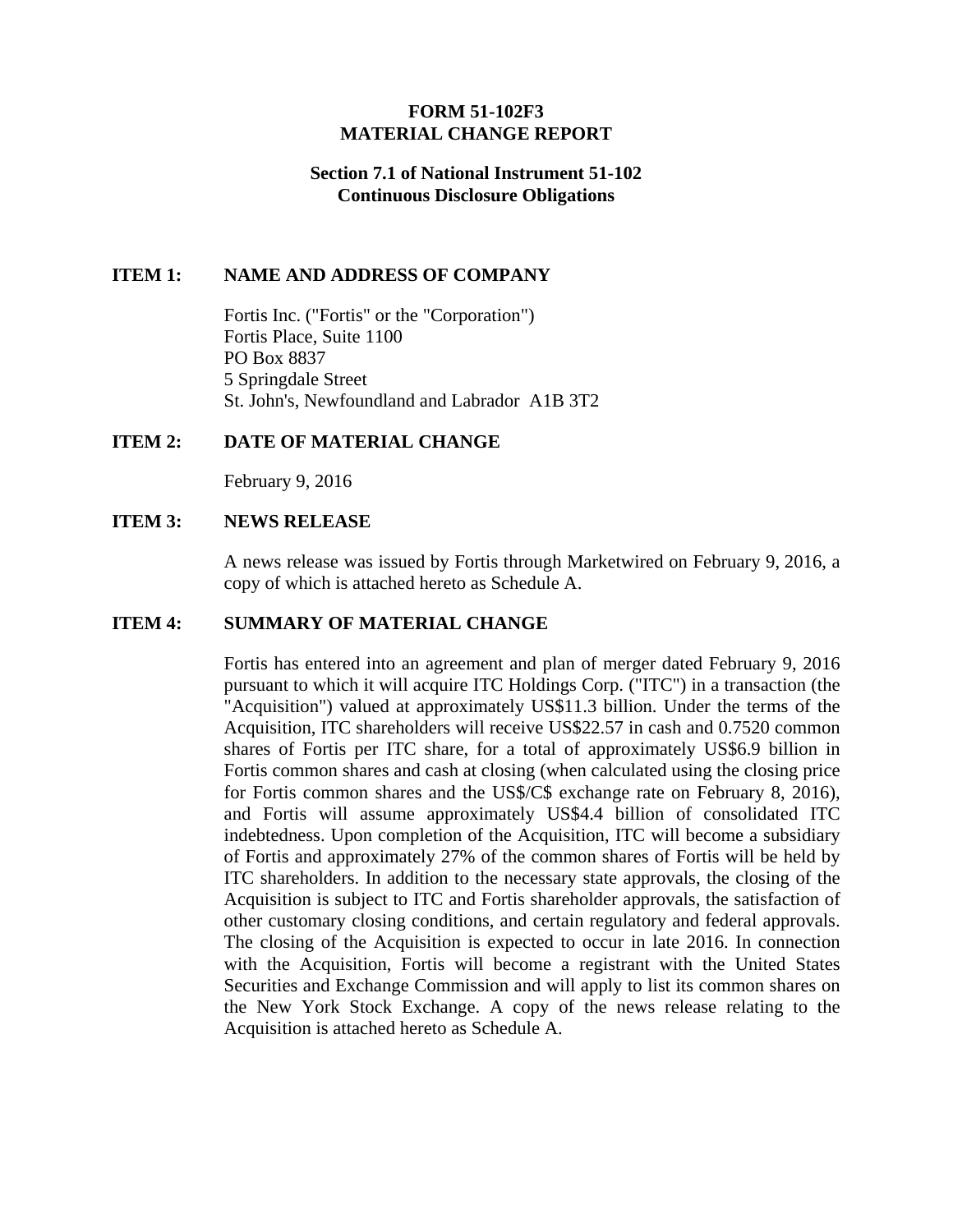### **ITEM 5: FULL DESCRIPTION OF MATERIAL CHANGE**

For a full description of the material change, see the news release attached as Schedule A hereto.

## **ITEM 6: RELIANCE ON SUBSECTION 7.1(2) OF NATIONAL INSTRUMENT 51- 102**

Not applicable.

#### **ITEM 7: OMITTED INFORMATION**

Not applicable.

## **ITEM 8: EXECUTIVE OFFICER**

For further information, please contact Karl W. Smith, Executive Vice President, Chief Financial Officer of Fortis at (709) 737-2800.

## **ITEM 9: DATE OF REPORT**

February 11, 2016.

by: (signed) *David C. Bennett* 

 David C. Bennett Vice President, Chief Legal Officer and Corporate Secretary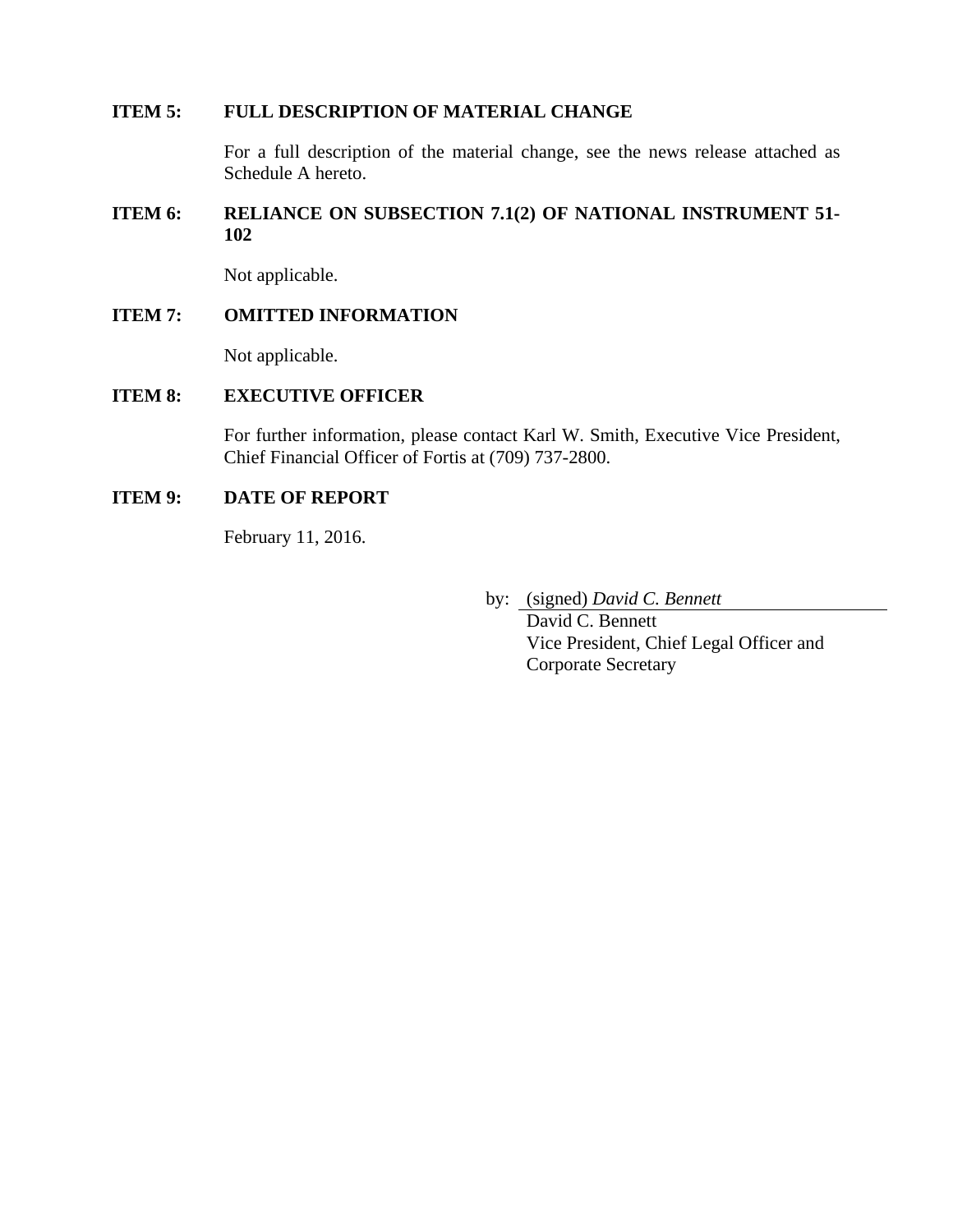# **SCHEDULE A**

**News Release Relating to the Acquisition** 

**See attached.**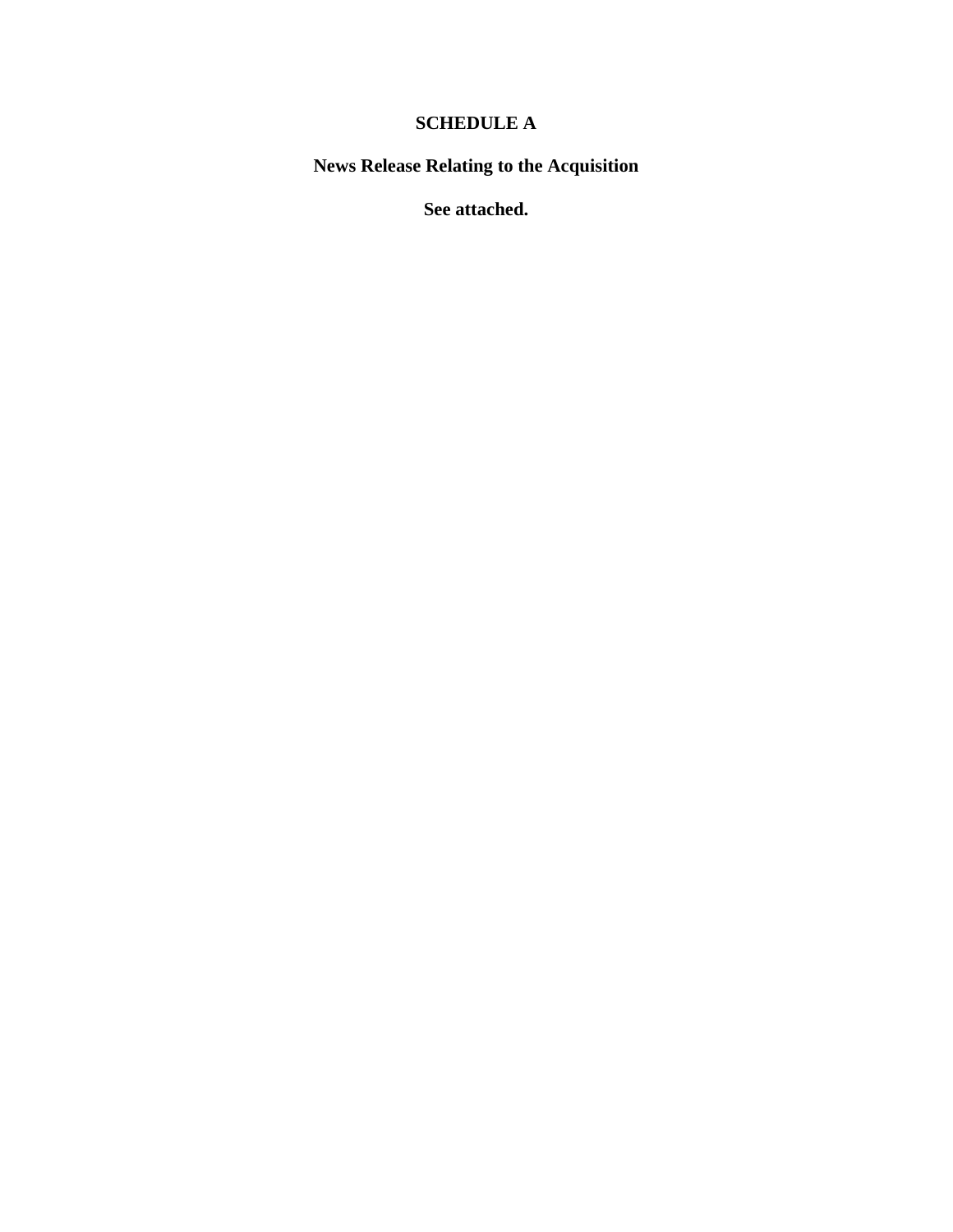

## **FOR IMMEDIATE RELEASE:**

St. John's, NL and Novi, Michigan (February 9, 2016):

## **FORTIS INC. TO ACQUIRE ITC HOLDINGS CORP. FOR US\$11.3 BILLION**

*Fortis to increase its 2016 consolidated mid year rate base to approximately C\$26 billion (US\$18 billion) with acquisition of the largest independent transmission utility in the United States* 

## **Highlights**

- The acquisition aligns with Fortis' financial objectives by providing approximately 5% earnings per common share accretion in the first full year following closing, excluding onetime acquisition-related expenses. Fortis continues to target 6% average annual dividend growth through 2020.
- ITC owns and operates high-voltage transmission facilities in Michigan, Iowa, Minnesota, Illinois, Missouri, Kansas and Oklahoma, serving a combined peak load exceeding 26,000 megawatts along approximately 15,600 miles of transmission line.
- Fortis will become one of the top 15 North American public utilities ranked by enterprise value.
- ITC's FERC regulated operations, with substantial rate base growth and robust investment opportunities, add a new growth platform.
- Following the acquisition, ITC will continue as a stand-alone transmission company, retaining its focus on growth and operational excellence while benefiting from a broader platform that will support its mission to modernize electrical infrastructure in the U.S.
- ITC's average rate base and CWIP is expected to grow at a compounded average annual rate of approximately 7.5% through 2018.
- Fortis intends on retaining all of ITC's employees and maintaining the corporate headquarters in Novi, Michigan.
- The per share consideration of cash and Fortis stock payable to ITC shareholders of US\$44.90 represents a 33% premium to the unaffected closing share price on November 27, 2015 and a 37% premium to the 30-day average unaffected share price prior to November 27, 2015. Pro forma, upon closing of the transaction, ITC shareholders will own approximately 27% of the combined company and will receive a meaningful increase in their dividend per share.
- In connection with the acquisition, Fortis will apply to list its common shares on the NYSE.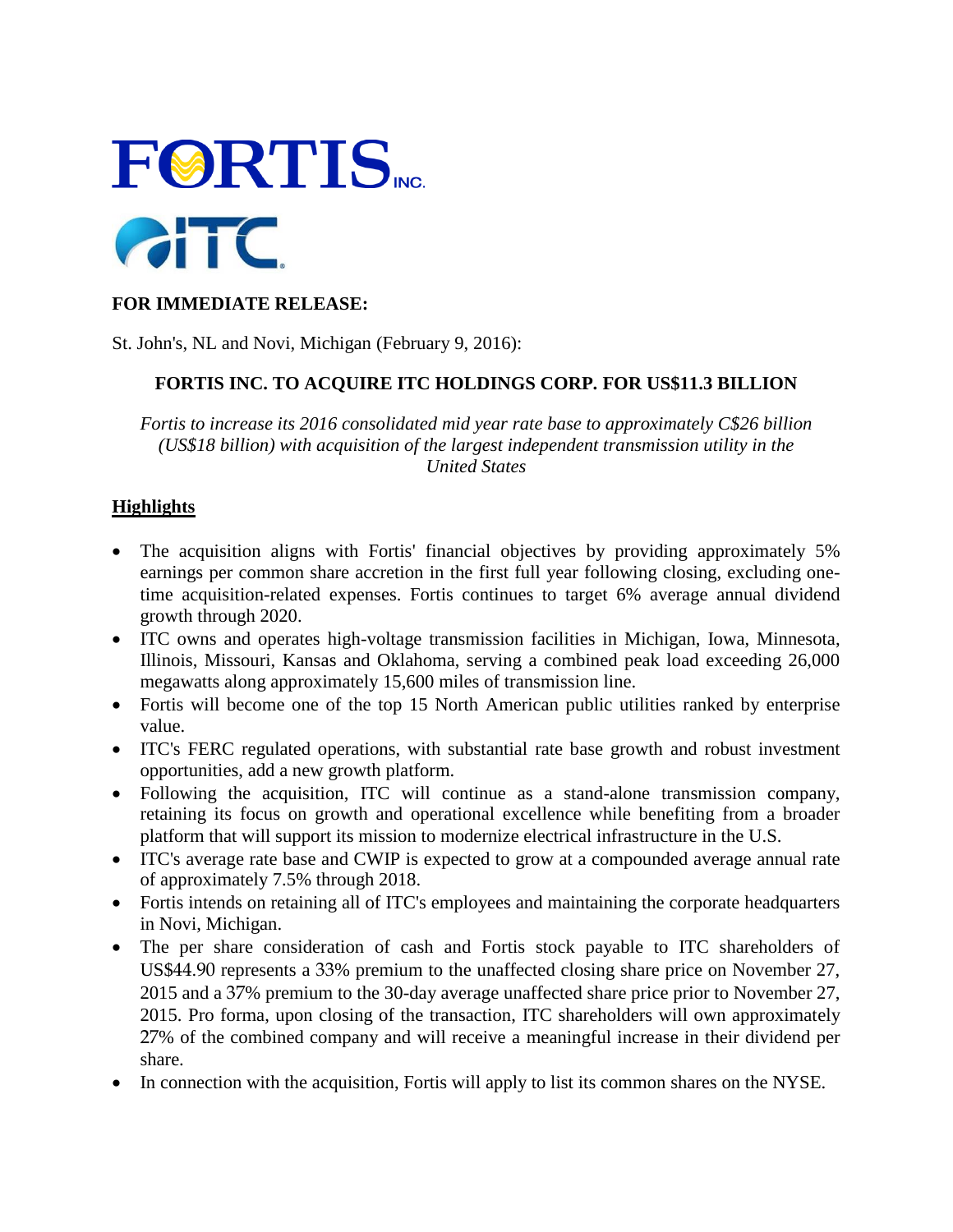Fortis Inc. ("Fortis") (TSX: FTS) and ITC Holdings Corp. ("ITC") (NYSE: ITC) announced today that they have entered into an agreement and plan of merger pursuant to which Fortis will acquire ITC in a transaction (the "Acquisition") valued at approximately US\$11.3 billion. Under the terms of the transaction ITC shareholders will receive US\$22.57 in cash and 0.7520 Fortis shares per ITC share. At yesterday's closing price for Fortis common shares and the US\$/C\$ exchange rate, the per share consideration represents a premium of 33% over ITC's unaffected closing share price on November 27, 2015 and a 37% premium to the unaffected average closing price over the 30 day period prior to November 27, 2015.

Following the Acquisition, Fortis will be one of the top 15 North American public utilities ranked by enterprise value, with an estimated enterprise value of C\$42 billion (US\$30 billion). On a *pro forma* basis, the consolidated mid year 2016 rate base of Fortis would increase by approximately C\$8 billion (US\$6 billion) to approximately C\$26 billion (US\$18 billion), as a result of the Acquisition.

"Fortis has grown its business through strategic acquisitions that have contributed to strong organic growth over the past decade. Our performance in 2015 is a clear demonstration of the success of this strategy," says Mr. Barry Perry, President and Chief Executive Officer of Fortis. "The acquisition of  $ITC - a$  premier pure-play transmission utility – is a continuation of this growth strategy. ITC not only further strengthens and diversifies our business, but it also accelerates our growth."

Under the terms of the Acquisition, which has been approved by the boards of directors of both companies, ITC shareholders will receive approximately US\$6.9 billion in Fortis common shares and cash at closing and Fortis will assume approximately US\$4.4 billion of consolidated ITC indebtedness. Upon completion of the Acquisition, ITC will become a subsidiary of Fortis and approximately 27% of the common shares of Fortis will be held by ITC shareholders. Fortis will apply to list its common shares on the New York Stock Exchange ("NYSE") in connection with the Acquisition and will continue to have its shares listed on the Toronto Stock Exchange ("TSX").

"From the very beginning of ITC, we have been focused on creating meaningful value for all stakeholders, including customers, investors and employees, by becoming the leading electric transmission company in the U.S.," says Joseph L. Welch, Chairman, President and CEO of ITC. "Fortis is an outstanding company with a proven track record of successfully acquiring and managing U.S. based utilities in a decentralized manner. This transaction accomplishes our objectives by better positioning the company to have a higher level of focus on pursuing our long-term strategy of investing in transmission opportunities to improve reliability, expand access to power markets and allow new generating resources to interconnect to transmission systems and lower the overall cost of delivered energy for customers.

"I am forever grateful for the hard work of the ITC employees in building this great company and look forward to a bright future of continued operational excellence supported by the Fortis platform," says Mr. Welch. "We also very much appreciate the longstanding support of our investors who will receive an attractive premium for their investment and will also benefit from the opportunity to participate in the upside of the combination, including future value creation and a growing dividend program."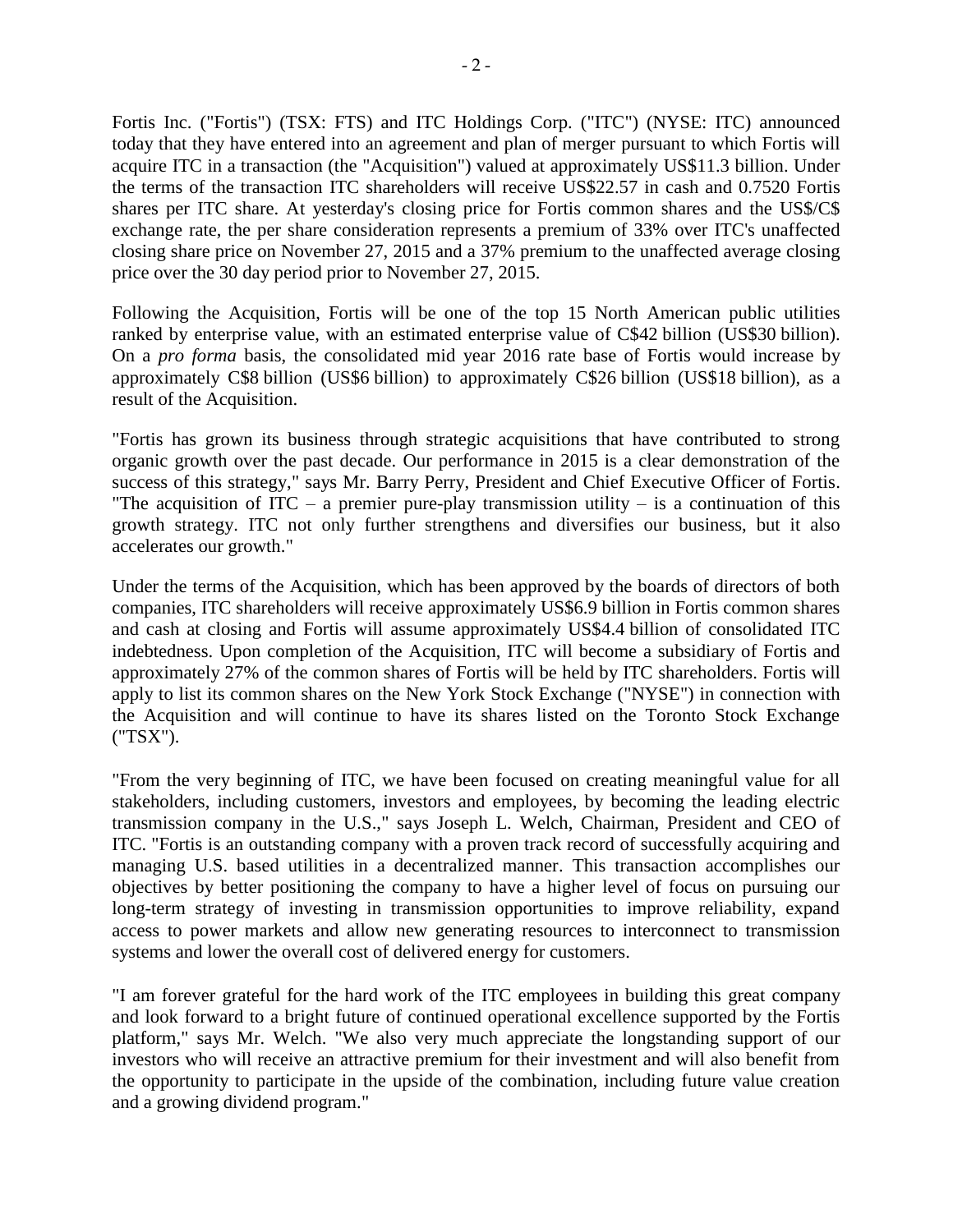In addition to the necessary state approvals, the closing of the Acquisition is subject to ITC and Fortis shareholder approvals, the satisfaction of other customary closing conditions, and certain regulatory and federal approvals including, among others, those of the Federal Energy Regulatory Commission ("FERC"), the Committee on Foreign Investment in the United States, and the United States Federal Trade Commission/Department of Justice under the *Hart-Scott-Rodino Antitrust Improvement Act*. The closing of the Acquisition is expected to occur in late 2016.

A joint conference call and webcast is scheduled for Tuesday February 9, 2016 beginning at 8:30 a.m. Eastern Time (details provided below).

## **Entry into FERC Regulated Transmission**

By acquiring ITC, Fortis is acquiring the largest independent pure-play electric transmission company in the United States. ITC owns and operates high-voltage transmission facilities in Michigan, Iowa, Minnesota, Illinois, Missouri, Kansas and Oklahoma, serving a combined peak load exceeding 26,000 megawatts along approximately 15,600 miles of transmission line. In addition, ITC is a public utility and independent transmission owner in Wisconsin. ITC has grown its average rate base at a compounded average annual rate of approximately 16% over the last three years and, as of September 30, 2015, ITC had assets of US\$7.4 billion.

"The acquisition of ITC is in alignment with our business model and acquisition strategy, providing meaningful accretion, and creating a unique, highly diversified, low-risk regulated energy transportation platform," explains Mr. Perry. "The predictable returns of a transmission business, with no commodity or fuel exposure, are very compelling.

"We take a very disciplined approach to acquisitions and are focused on businesses that have experienced management teams, provide geographic diversity in favorable economic regions, and possess significant growth prospects," concludes Mr. Perry.

## **Strategic Rationale**

The strategic rationale underlying the transaction includes:

**Accretive Transaction** – The Acquisition aligns with Fortis' financial objectives by providing approximately 5% earnings per common share accretion in the first full year following closing, excluding one-time Acquisition-related expenses. Fortis continues to target 6% average annual dividend growth through 2020.

**Increases Diversification** – The Acquisition represents a singular opportunity for Fortis to significantly diversify its business in terms of regulatory jurisdictions, business risk profile and regional economic mix. Based on the twelve months ended September 30, 2015, *pro forma* the Acquisition, ITC is expected to represent almost 40% of the consolidated regulated operating earnings of Fortis. The Acquisition will increase the regional economic diversity of Fortis from its current operations in five Canadian provinces, the U.S. states of New York and Arizona, and three Caribbean countries, to include a presence in eight additional U.S. states.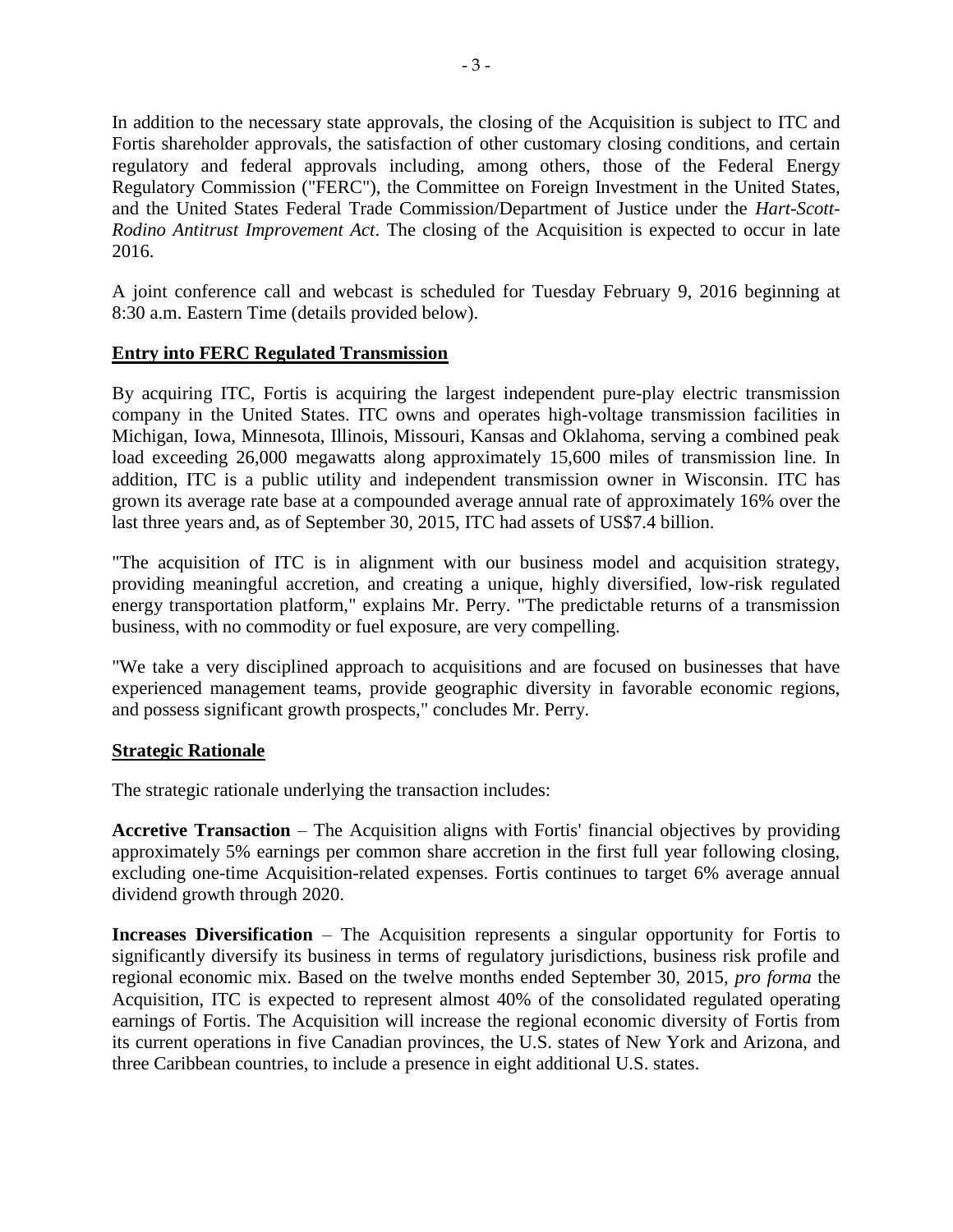**Supportive FERC Regulation** – ITC's tariff rates are regulated by FERC, which has been one of the most consistently supportive utility regulators in North America providing reasonable returns and equity ratios. Rates are set using a forward-looking rate-setting mechanism with an annual true-up, which provides timely cost recovery and reduces regulatory lag.

**Long-Term Rate Base Growth Prospects** – There is a significant need for capital investment in the aging U.S. electric transmission sector to improve reliability, expand access to power markets, allow new generating resources to interconnect to the transmission system and lower the overall cost of energy delivery. Based on ITC's planned capital expenditure program, ITC's average rate base and construction work in progress ("CWIP") is expected to increase at a compounded average annual rate of approximately 7.5% through 2018.

Clean energy policies in the United States, including renewable portfolio standards, are driving the need for new transmission investment to facilitate the delivery of electricity from renewable energy resources to load-serving entities. In particular, the Clean Power Plan ("CPP") is expected to drive investment in renewables and the retirement of coal-fired generation in the U.S. With its economies of scale and geographic footprint, ITC is favourably positioned to participate in the significant transmission investment opportunity fostered by the CPP.

**Management Expertise** – The ITC management team has a proven track record of strong EPS growth, total shareholder return, cash flow from operations and operational efficiencies. From its initial public offering in 2005 through November 2015, ITC has delivered more than double the annual shareholder returns of the S&P 500 Utilities Sector Index. ITC's experienced and execution-focused management team will continue to operate independently under the ownership structure of Fortis.

## **Transaction Details**

The agreement and plan of merger relating to the Acquisition includes customary provisions.

In connection with the Acquisition, Fortis will become a registrant with the United States Securities and Exchange Commission (the "SEC") and will apply to list its common shares on the NYSE.

Each of the ITC board of directors and Fortis board of directors has approved the Acquisition and has determined that the Acquisition is in the best interest of its shareholders. Each of the ITC board and Fortis board recommend that its shareholders vote in favour of the proposed Acquisition.

In accordance with the requirements of the TSX, Fortis will seek shareholder approval of the issuance of common shares representing 40% of the outstanding common shares of Fortis (on a pre-Acquisition, non-diluted basis) as partial consideration for the Acquisition at an upcoming shareholders' meeting. The resolution is required to be approved by a majority of Fortis shareholders represented in person or by proxy at the meeting. A proxy circular describing the Acquisition in more detail will be mailed to Fortis shareholders in advance of the meeting.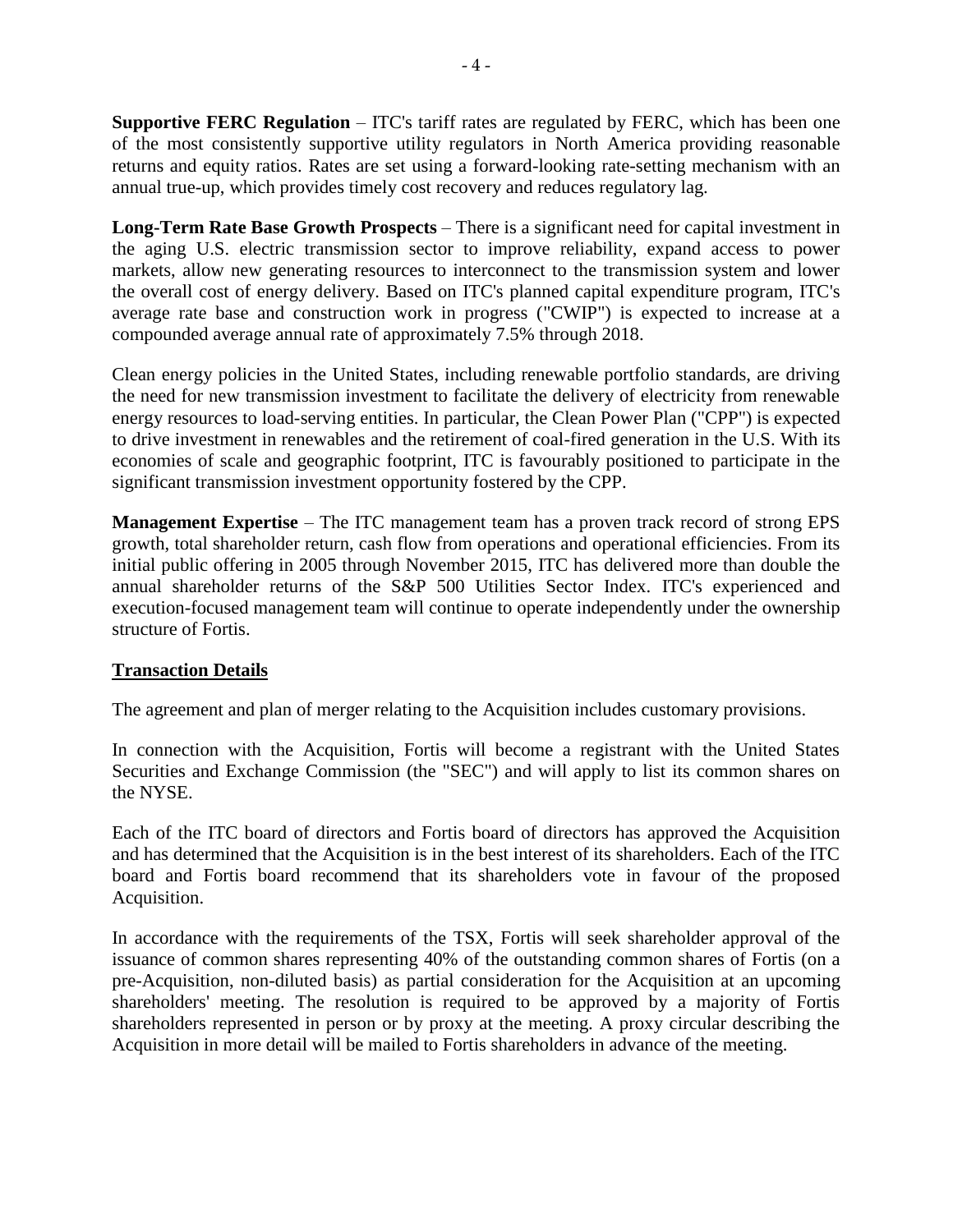#### **Acquisition Financing**

The financing of the Acquisition has been structured to allow Fortis to maintain a solid investment-grade credit rating and is consistent with Fortis's existing capital structure. Financing for the cash portion of the Acquisition will be achieved primarily through the issuance of approximately US\$2 billion of Fortis debt and the sale of up to 19.9% of ITC to one or more infrastructure-focused minority investors.

## **Advisors**

Goldman Sachs and Scotiabank served as financial advisors to Fortis and provided committed financing. White & Case LLP and Davies Ward Phillips & Vineberg LLP acted as legal advisors to Fortis.

Barclays and Morgan Stanley acted as financial advisors to ITC. Simpson Thacher & Bartlett LLP acted as legal advisor to ITC. Lazard served as financial advisor and Jones Day acted as legal advisor to ITC's board of directors.

## **About ITC**

ITC Holdings Corp. (NYSE: ITC) is the largest independent electric transmission company in the United States. Based in Novi, Michigan, ITC invests in the electric transmission grid to improve reliability, expand access to markets, allow new generating resources to interconnect to its transmission systems and lower the overall cost of delivered energy. Through its regulated operating subsidiaries ITC*Transmission*, Michigan Electric Transmission Company, ITC Midwest and ITC Great Plains, ITC owns and operates high-voltage transmission facilities in Michigan, Iowa, Minnesota, Illinois, Missouri, Kansas and Oklahoma, serving a combined peak load exceeding 26,000 megawatts along approximately 15,600 circuit miles of transmission line. ITC's grid development focus includes growth through regulated infrastructure investment as well as domestic and international expansion through merchant and other commercial development opportunities. Additional information can be accessed at www.itc-holdings.com or www.edgar.com.

## **About Fortis**

Fortis is a leader in the North American electric and gas utility business, with total assets of approximately C\$28.6 billion as at September 30, 2015 and revenue totalling approximately C\$6.7 billion for the twelve month period ended September 30, 2015. Its regulated utilities serve more than three million customers across Canada and in the United States and the Caribbean. Fortis also owns long-term contracted hydroelectric generation assets in British Columbia and Belize.

Fortis shares are listed on the TSX and trade under the symbol FTS. Additional information can be accessed at www.fortisinc.com or www.sedar.com.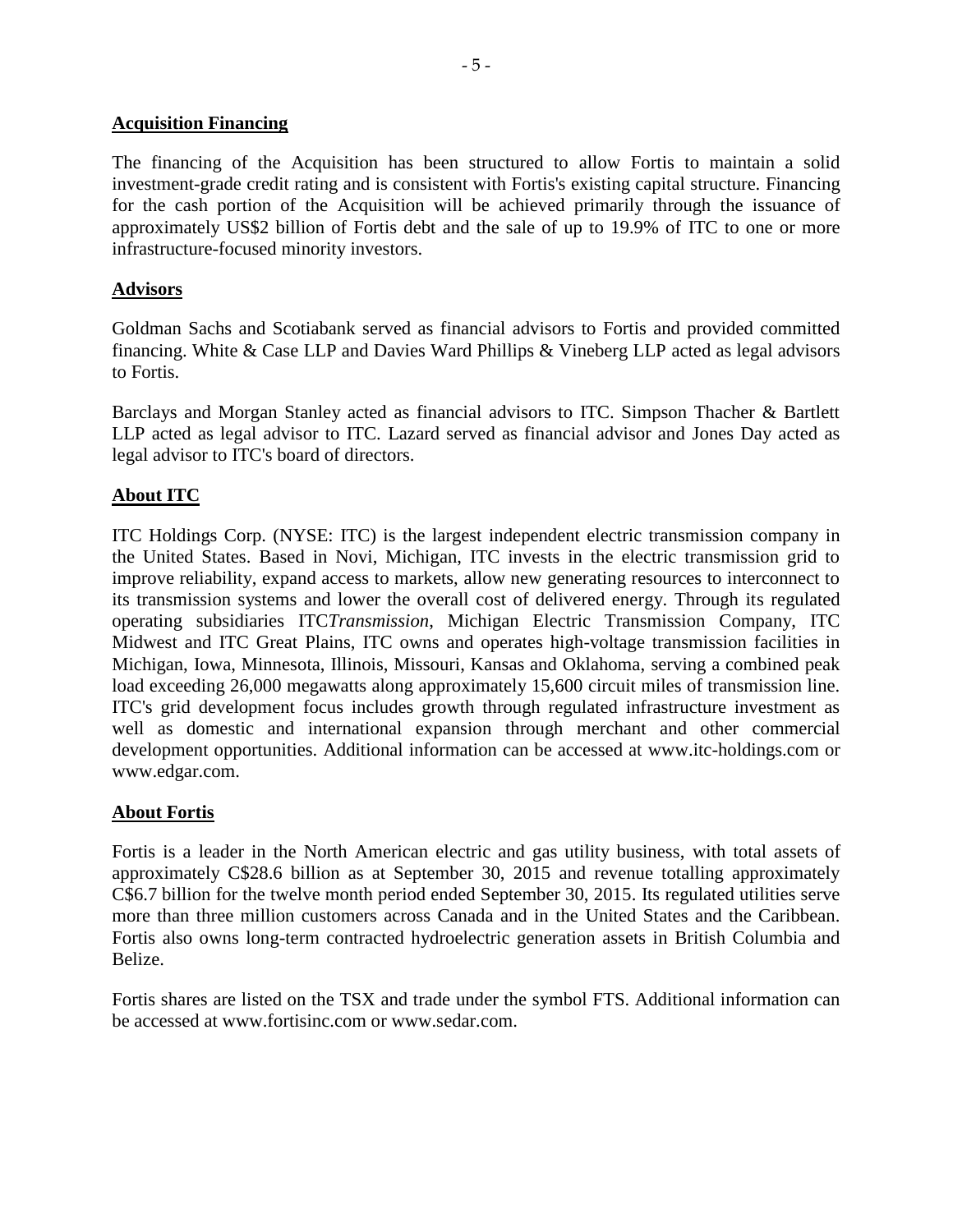#### **Additional Information about the Acquisition and Where to Find It**

Fortis will file with the SEC a registration statement on Form F-4, which will include a proxy statement of ITC that also constitutes a prospectus of Fortis, and any other documents in connection with the Acquisition. The definitive proxy statement/prospectus will be sent to the shareholders of ITC. INVESTORS AND SHAREHOLDERS OF ITC ARE URGED TO READ THE PROXY STATEMENT/PROSPECTUS, AND ANY OTHER DOCUMENTS FILED OR TO BE FILED WITH THE SEC IN CONNECTION WITH THE ACQUISITION WHEN THEY BECOME AVAILABLE, AS THEY WILL CONTAIN IMPORTANT INFORMATION ABOUT FORTIS, ITC, THE ACQUISITION AND RELATED MATTERS. The registration statement and proxy statement/prospectus and other documents filed by Fortis and ITC with the SEC, when filed, will be available free of charge at the SEC's website at www.sec.gov. In addition, investors and shareholders will be able to obtain free copies of the proxy statement/prospectus and other documents which will be filed with the SEC by Fortis on Fortis' website at www.fortisinc.com or upon written request to Fortis' Investor Relations department, PO Box 8837, St. John's, NL A1B 3T2 or by calling 709.737.2800, and will be able to obtain free copies of the proxy statement/prospectus and other documents filed with the SEC by ITC upon written request to ITC, Investor Relations, 27175 Energy Way, Novi, MI 48377 or by calling 248.946.3000. You may also read and copy any reports, statements and other information filed by Fortis and ITC with the SEC at the SEC public reference room at 100 F Street N.E., Room 1580, Washington, D.C. 20549. Please call the SEC at 800.732.0330 or visit the SEC's website for further information on its public reference room. This communication shall not constitute an offer to sell or the solicitation of an offer to buy any securities, nor shall there be any sale of securities in any jurisdiction in which such offer, solicitation or sale would be unlawful prior to appropriate registration or qualification under the securities laws of such jurisdiction. No offering of securities shall be made except by means of a prospectus meeting the requirements of Section 10 of the U.S. Securities Act of 1933, as amended.

## **Participants in the Solicitation of Proxies**

This communication is not a solicitation of proxies in connection with the Acquisition. However, ITC, Fortis, certain of their respective directors and executive officers and certain other members of management and employees, under SEC rules, may be deemed to be participants in the solicitation of proxies in connection with the Acquisition. Information about ITC's directors, executive officers and other members of management and employees may be found in its 2014 Annual Report on Form 10-K filed with the SEC on February 26, 2015, and definitive proxy statement relating to its 2015 Annual Meeting of Shareholders filed with the SEC on April 9, 2015. These documents can be obtained free of charge from the sources indicated above. Information about Fortis' directors and executive officers may be found in its Management Information Circular dated March 20, 2015 available on its website at www.fortisinc.com. Additional information regarding the interests of such potential participants in the solicitation of proxies in connection with the Acquisition will be included in the proxy statement/prospectus and other relevant materials filed with the SEC when they become available.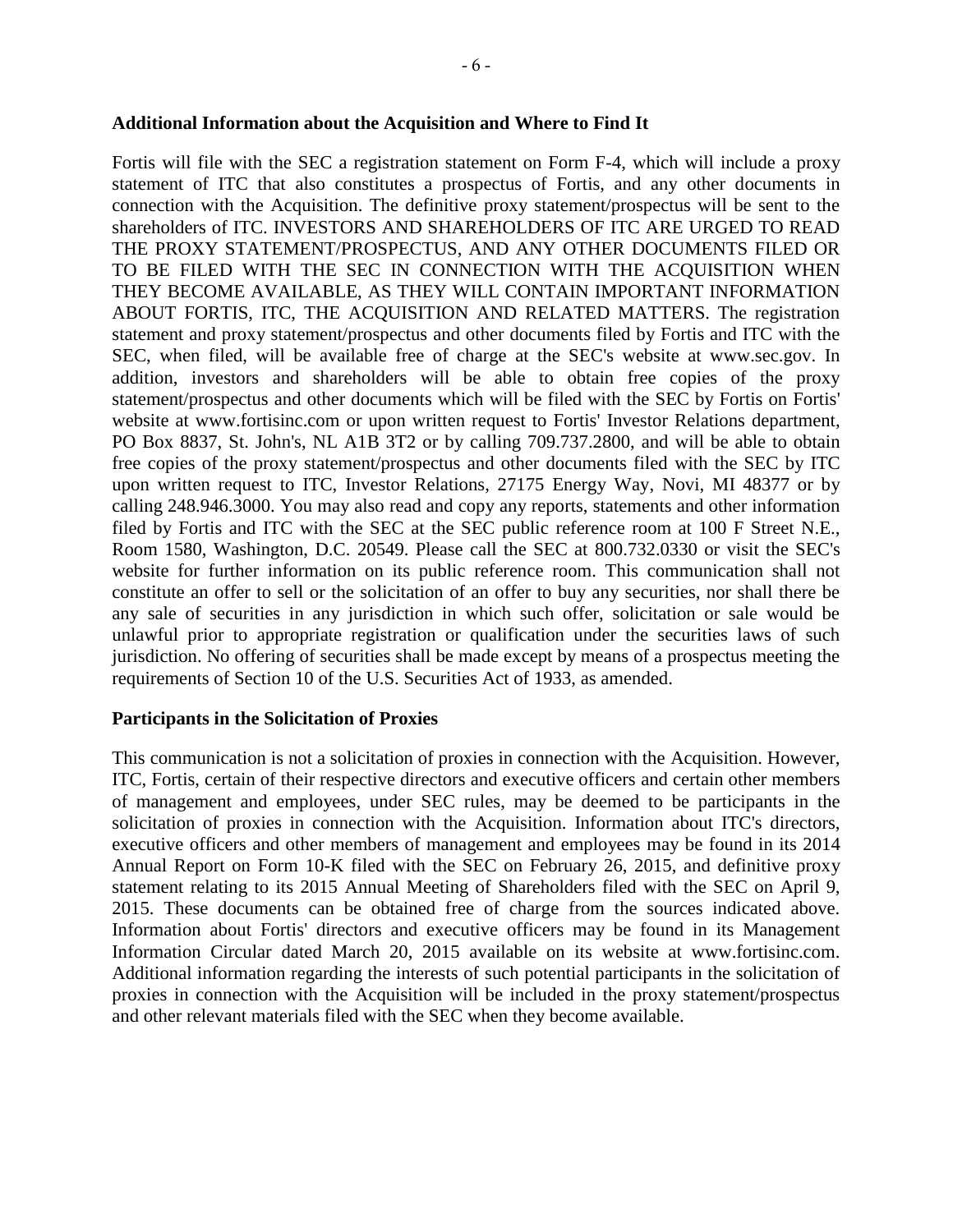## **Teleconference to Discuss Acquisition**

Fortis and ITC will host a conference call and webcast, accompanied by slides, to discuss the transaction on February 9, 2016 at 8:30 a.m. Eastern Time.

To access via conference call, please dial 1.844.862.1432 (North America) or 1.617.826.1698 (international) and enter passcode 48792392. To access the webcast, please use this link: www.gowebcasting.com/7301.

Presentation slides for the conference call are available on the Fortis website at www.fortisinc.com and on the ITC website at www.itc-holdings.com.

A replay of the conference call will be available two hours after the conclusion of the call until March 9, 2016. Interested parties can call 1.855.859.2056 or 1.404.537.3406 and enter pass code 48792392.

*This news release contains forward-looking statements within the meaning of applicable securities laws including the Private Securities Litigation Reform Act of 1995. Forward-looking statements included in this media release reflect Fortis' and ITC's management's expectations and beliefs regarding future growth, results of operations, performance and business prospects and opportunities and the outlook for Fortis' and ITC's respective businesses and the electric transmission industry based on information currently available. Wherever possible, words such as "will", "anticipates", "believes", "expects", "intends", "assumes", "estimates", "projects", "expects", "plans", "seeks", "may", "could", "would", "can", "continue" and the negative of these terms and other similar terminology or expressions have been used to identify the forwardlooking statements, which include, without limitation, those statements related to the Acquisition, the combined company's future business prospects and performance, growth potential, financial strength, market profile, revenues, proceeds, working capital, capital expenditures, investment valuations, liquidity, income, and margins, the satisfaction of the conditions precedent to the closing of the Acquisition, the expectation that Fortis will find one or more minority investors to invest in ITC, the expectation that Fortis will borrow funds to satisfy its obligation to pay the cash portion of the purchase price and will issue securities to pay the balance of the purchase price, the percentage of Fortis common shares to be held by ITC shareholders following the Acquisition, the intention of the parties to the Acquisition to seek, and the expected timing for, shareholder approvals in relation to the Acquisition, the expectation that the Acquisition will be accretive in the first full year following closing, that the Acquisition will support the average annual dividend growth target of Fortis, the availability of future investment opportunities in the electrical transmission industry in the United States, the United States federal regulatory environment and expectations in respect of the continued support for investment in the transmission industry by FERC, the expectation that Fortis will maintain an investment-grade credit rating and will become an SEC registrant and have its common shares listed on the NYSE in connection with the Acquisition, the expectation that ITC will continue to operate independently under the ownership structure of Fortis following the Acquisition, will retain its current employees and will continue to be based in Novi, Michigan, the timing of closing of the Acquisition, the amount of indebtedness of ITC expected to have been incurred as of closing, and the impact of the CPP and other clean energy policies on the electrical transmission industry in*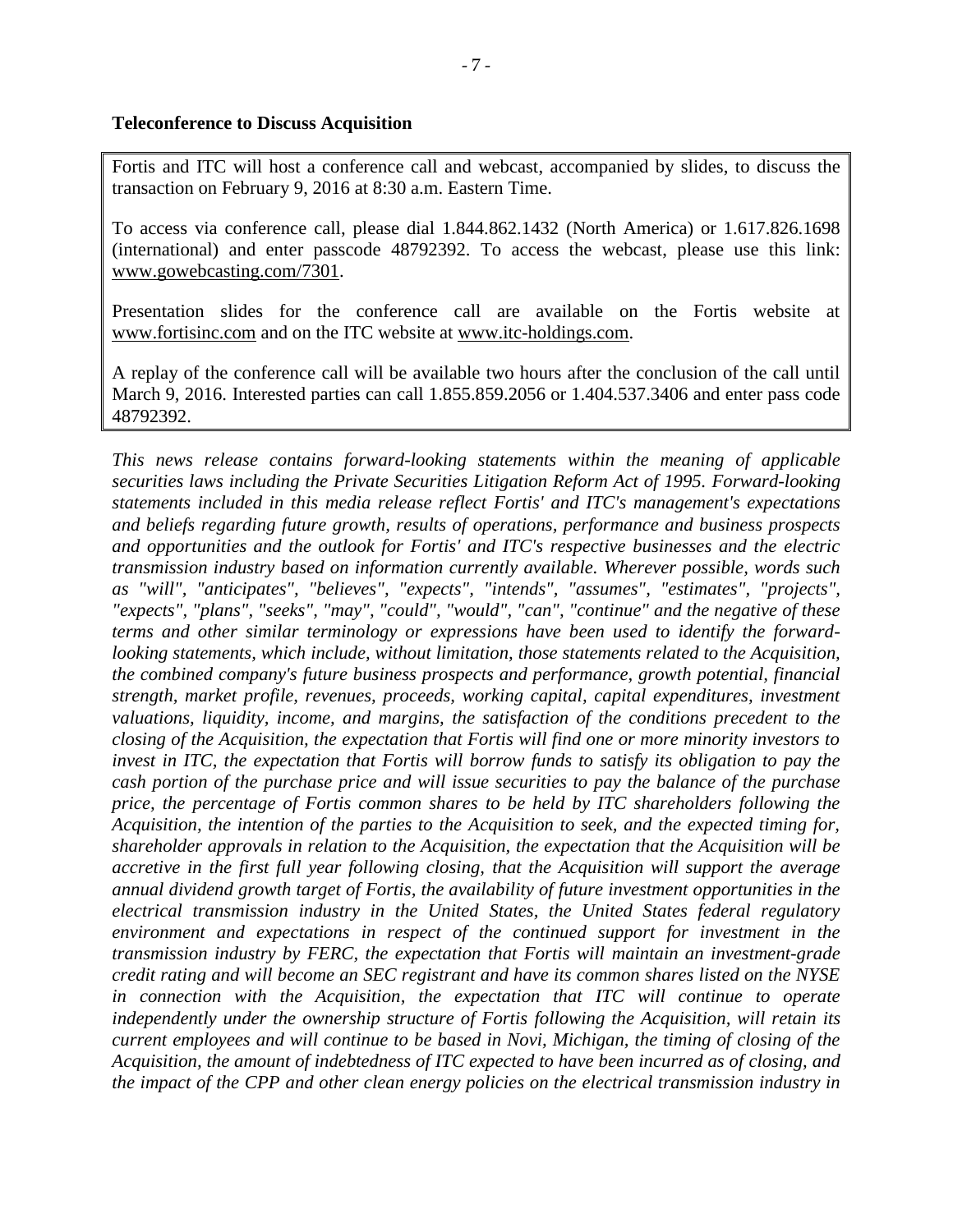*the United States. These statements reflect management's current beliefs and are based on information currently available to Fortis' and ITC's management.* 

*Forward-looking statements involve significant risk, uncertainties and assumptions. Certain material factors or assumptions have been applied in drawing the conclusions contained in the forward-looking statements. These factors or assumptions are subject to inherent risks and uncertainties surrounding future expectations generally, including those identified from time-totime in the forward-looking statements. Such risk factors or assumptions include, but are not limited to, risks relating to regulation and energy prices, the ability to obtain shareholder and regulatory approvals in connection with the Acquisition and the timing and terms thereof, state and federal regulatory legislative decisions and actions, interloper risk, risks relating to uncertainty relating to the completion of the Acquisition and the timing thereof, the risk that conditions to the Acquisition may not be satisfied, risks relating to the focus of management time and attention on the Acquisition and other disruption from the Acquisition making it more difficult to maintain business and operational relationships, the possibility that the expected synergies and value creation from the Acquisition will not be realized, or will not be realized within the expected time period, the risk that ITC will not be integrated successfully, risks relating to the potential decline in the Fortis share price negatively impacting the value of the consideration offered to ITC shareholders, risks relating to the constraints that the minority investment may impose on Fortis' ability to operate the ITC business in accordance with its business plan following closing, risks relating to the ability of Fortis to access capital markets on favourable terms or at all, risk relating to the ability of Fortis to identify minority investors, the cost of debt and equity capital, general economic, market and political conditions, changes in regional economic and market conditions which could affect customer growth and energy usage, weather variations affecting energy use, the performance of the stock market and changing interest rate environment, which affect the value of pension and other retiree benefit plan assets and the related contribution requirements and expense, risks relating to derivatives and hedging, currency exchange rates, interest rates, capital resources, loss of service area, licences and permits, environmental risks, insurance risks, labour relations, risks relating to human resources, liquidity risks, resolution of pending litigation matters, changes in accounting standards, changes in critical accounting estimates, the ongoing restructuring of the electric industry, changes to long-term contracts, the cost of fuel and power supplies, cyber-attacks or challenges to Fortis' and ITC's information security, and certain presently unknown or unforeseen factors, including, but not limited to, acts of terrorism. Fortis and ITC caution readers that a number of factors could cause actual results, performance or achievements to differ materially from the results discussed or implied in the forward-looking statements. These factors should be considered carefully and undue reliance should not be placed on the forwardlooking statements. For additional information with respect to certain of these risks or factors, reference should be made to the continuous disclosure materials filed from time to time by Fortis with Canadian securities regulatory authorities and to ITC's filings with the SEC, including the proxy circulars to be filed by each such company in connection with the Acquisition. Fortis and ITC disclaim any intention or obligation to update or revise any forward-looking statements, whether as a result of new information, future events or otherwise.*